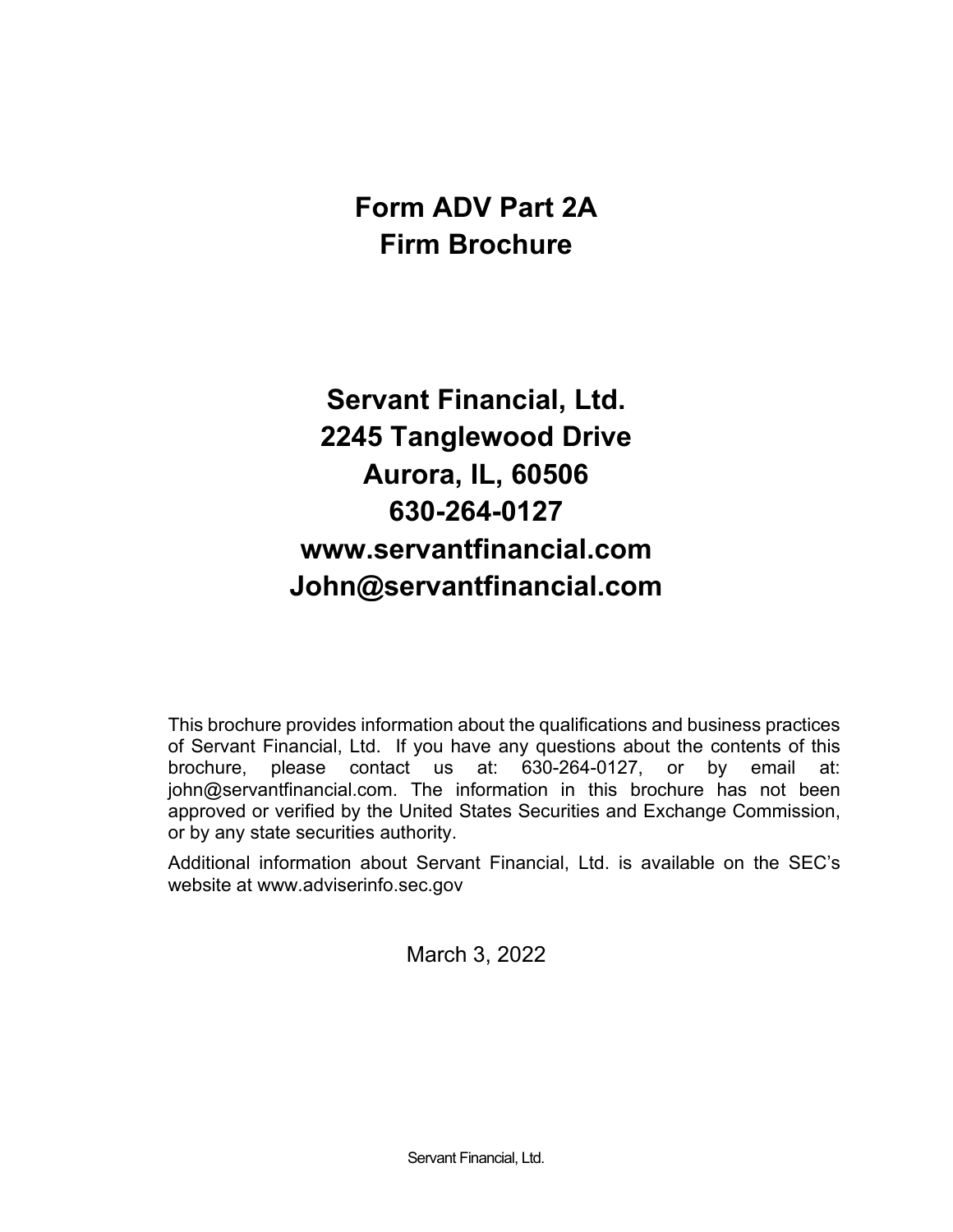### **Material Changes**

#### **Annual Update**

The Material Changes section of this brochure will be updated annually when material changes occur since the previous release of the Firm Brochure.

#### **Material Changes since the Last Update**

There have been no material changes to our Firm Brochure since the last annual update in March 2021. However, recipients of this brochure are encouraged to read it carefully and in its entirety.

#### **Full Brochure Available**

Whenever you would like to receive a complete copy of our Firm Brochure, please contact us by telephone at: 630-264-0127 or by email at: [john@servantfinancial.com.](mailto:john@servantfinancial.com)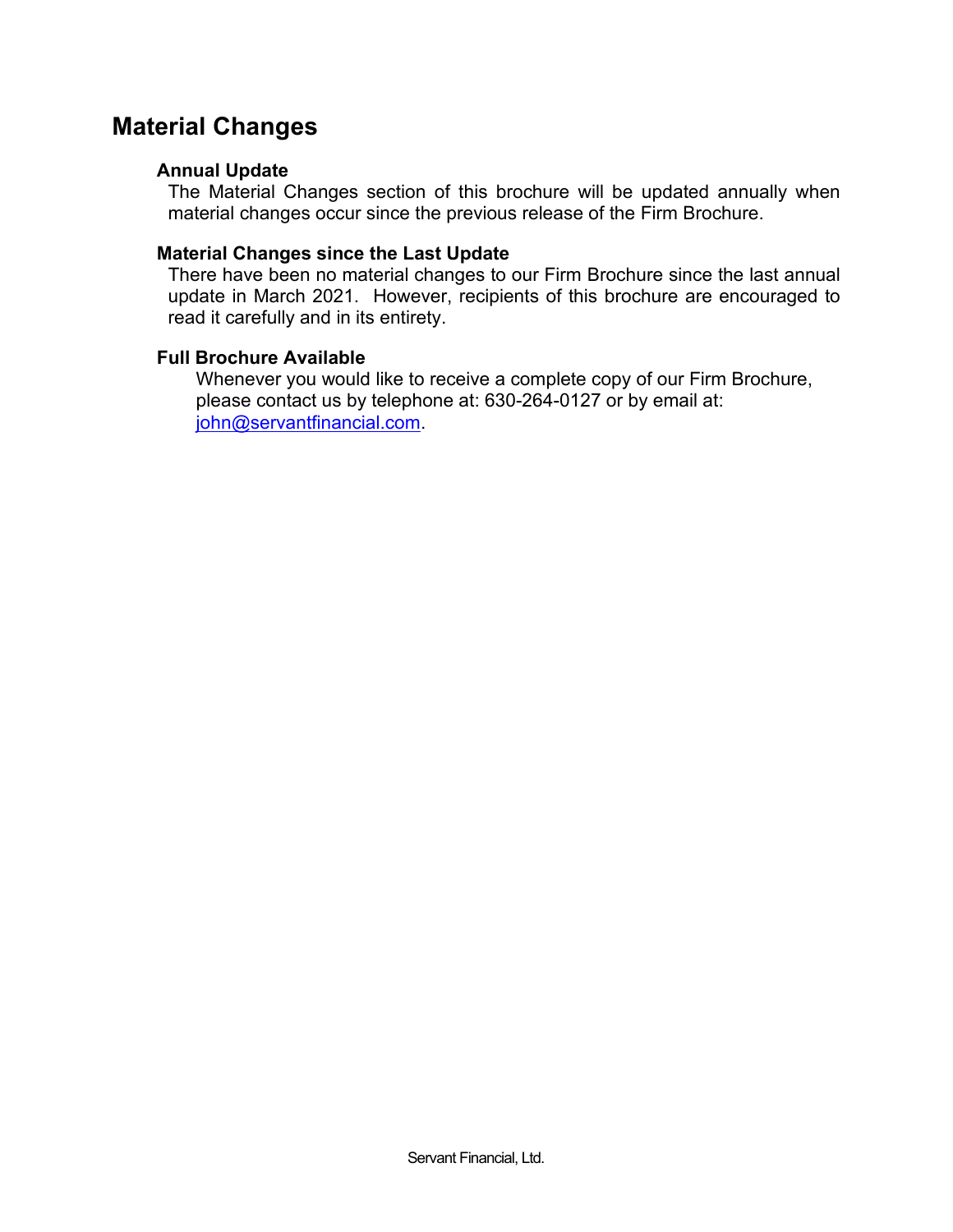# **Table of Contents**

| Code of Ethics, Participation or Interest in Client Transactions and Personal |  |
|-------------------------------------------------------------------------------|--|
|                                                                               |  |
|                                                                               |  |
|                                                                               |  |
|                                                                               |  |
|                                                                               |  |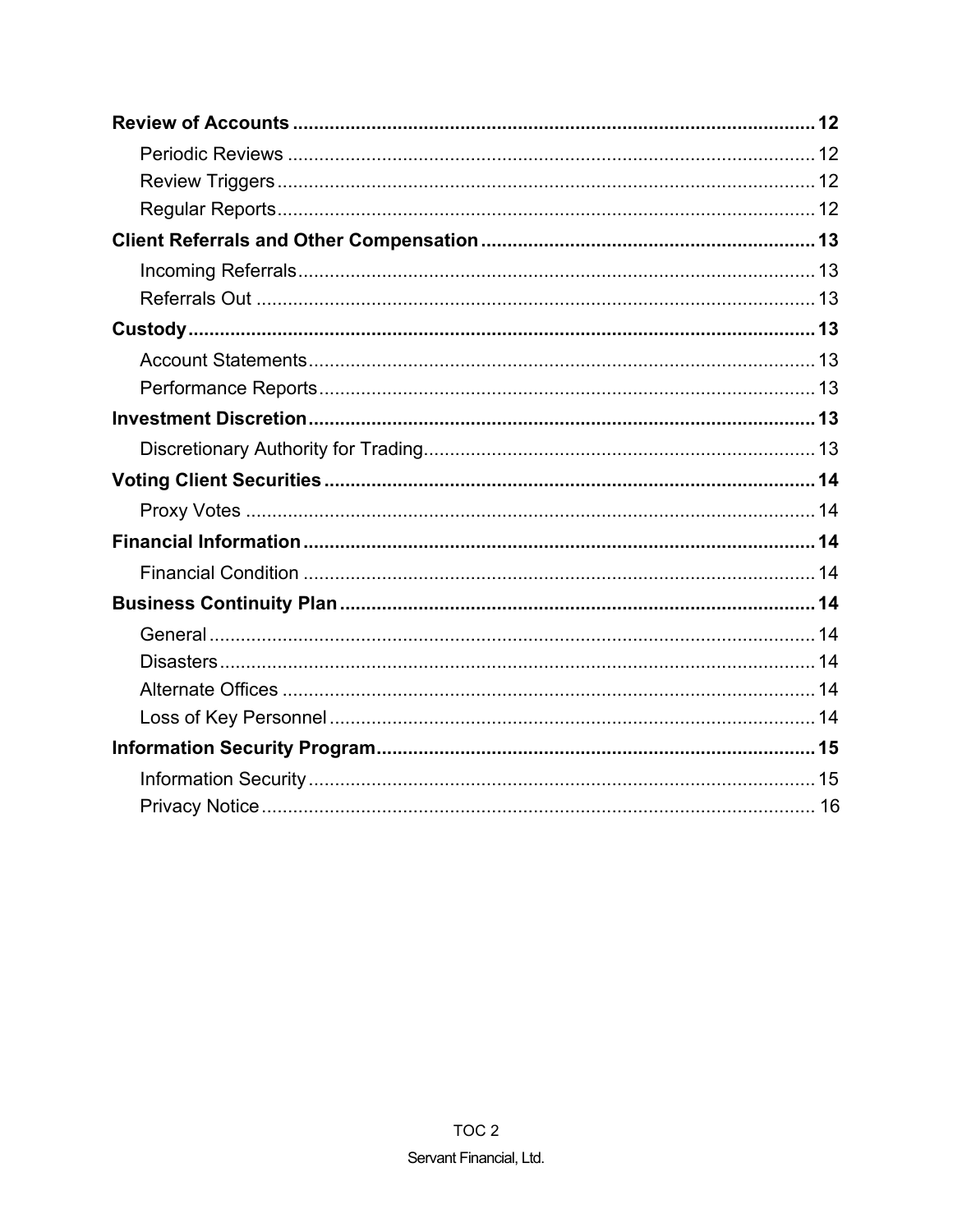### **Advisory Business**

#### **Firm Description**

Servant Financial, Ltd., (the "Advisor"), was founded in 2004.

The Advisor provides personalized confidential investment management on a discretionary and non-discretionary basis. We primarily manage portfolios for individuals, retirement accounts (IRAs, pension and profit-sharing plans, etc.), trusts, estates, pooled investment vehicles, charitable organizations and corporations or other institutions. We attempt to customize each portfolio to each respective client's specific risk tolerance, time horizon and specific goals and investment restrictions.

The following summarizes broad guidelines for managing a client's portfolio. Client investment objectives are identified by assessing the client's risk tolerance based upon their age, income, education, need for cash flows, investment goals, and emotional tolerance for volatility. The information provided by the client will be collected during client meetings, interviews, and/or questionnaires. After analyzing a client's financial situation and formulating an investment policy statement, we implement the investment strategy through an optimal combination of investments. Capital market conditions and client circumstances are monitored. Portfolio adjustments are made as appropriate to reflect significant changes in any or all of the above variables.

The Advisor is strictly a fee-only investment management firm. The firm does not sell annuities, insurance, stocks, bonds, mutual funds, or other commissioned products. The firm is not affiliated with entities that sell financial products or securities. No commissions in any form are accepted. No finder's fees are accepted.

#### Private Fund Investment Advisor

The Advisor also serves as the investment advisor to a pooled investment vehicle Promised Land Opportunity Zone Fund I, LLC ("Promised Land OZ" or the "Fund"). Promised Land OZ was formed to acquire and improve farmland in qualified opportunity zones in the United States ("QOZs"), as designated under U.S. tax provisions enacted in 2017. The Fund entered into property sale and long-term property management agreement with Farmland Partners Inc. ("FPI") (NYSE: FPI), the farmland industry's leading REIT.

The Fund was created to acquire, improve, and stimulate economic development of land located in QOZs. QOZs are certain economically distressed communities in the United States for which new investments, under certain conditions, may be eligible for preferential tax treatment. FPI will serve in a property management capacity for the Fund and will have the ability to acquire equity interests in the Fund. FPI will also have a right of first offer to purchase properties owned by the Fund.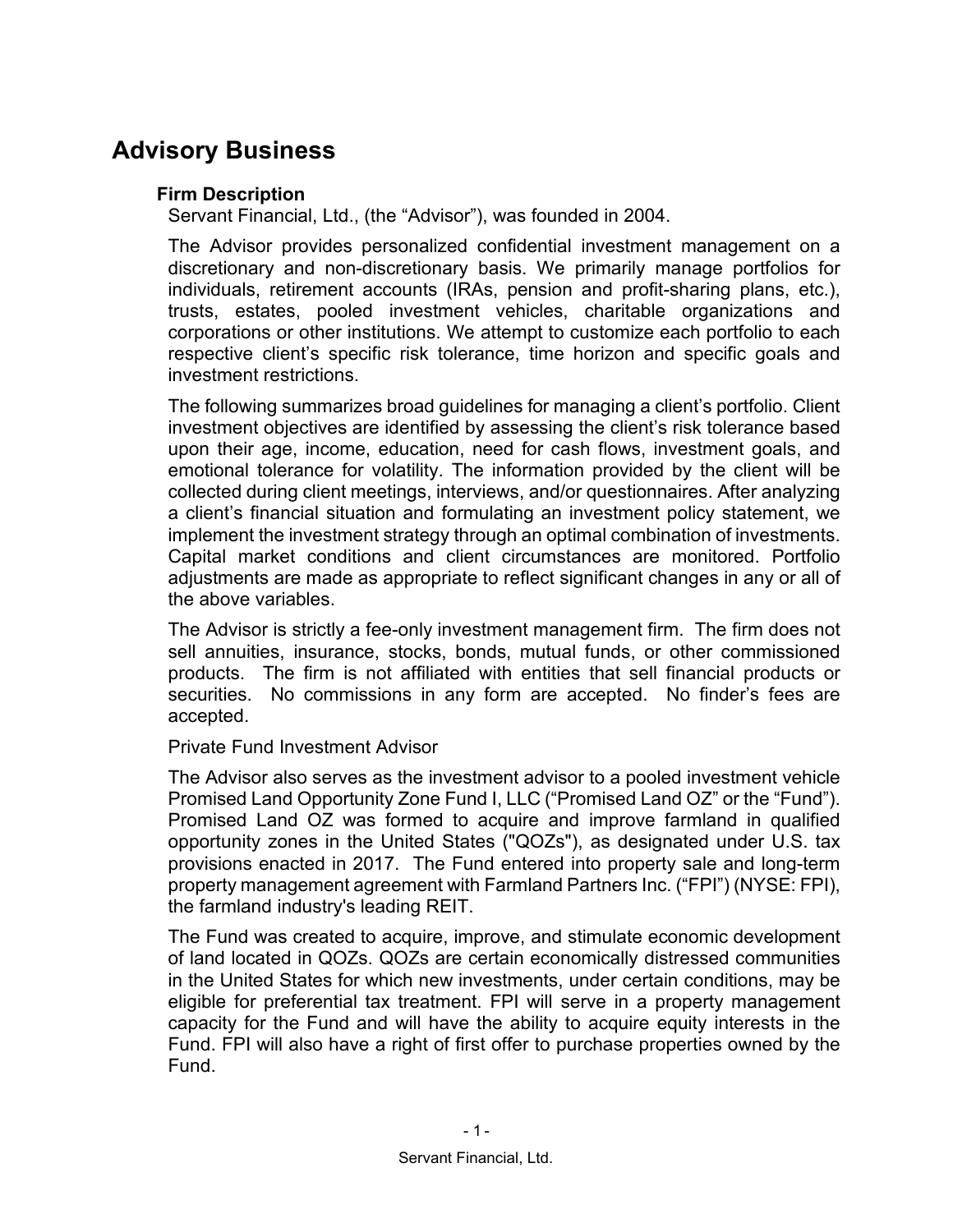Fund investors have no opportunity to select or evaluate any investments or strategies. The Fund is managed according to its stated strategy and does not tailor Fund strategies to the individual needs of Fund investors.

For purposes of relying upon an exemption from securities registration under the Securities Act of 1933, as amended (the "Securities Act"), each Fund is only available to "accredited investors" as defined in the Securities Act. Generally, the term "accredited investor" includes individuals who have a net worth of at least \$1 million or who have individual income of at least \$200,000 each year for the last two years (or joint income of \$300,000 with his or her spouse) and expect to earn the same amount in the current year.

For additional information on the Fund's strategy, please consult the private placement memorandum.

#### **Principal Owners**

John Heneghan is a 100% stockholder.

#### **Types of Advisory Services**

The Advisor provides investment supervisory services, also known as asset management services, for both traditional investment portfolios and alternative investments. The Advisor manages investment advisory accounts not involving investment supervisory services, furnishes investment advice through consultations, and periodically publishes commentary on investments, markets and the economy through an e-newsletter and web blog.

Traditional investment portfolios are invested in no-load exchange-traded funds and mutual funds, usually through discount brokers or fund companies. Fund companies charge each fund shareholder an investment management fee that is disclosed in the fund prospectus. Discount brokerages may charge a transaction fee for the purchase of some funds.

Stocks and bonds may be purchased or sold through a brokerage account when appropriate. The brokerage firm charges a fee for stock and bond trades. The Advisor does not receive any compensation, in any form, from fund companies.

Investments may also include: equities (stocks), warrants, corporate debt securities, commercial paper, certificates of deposit, municipal securities, investment company securities (variable life insurance, variable annuities, and mutual funds shares), U. S. government securities, options contracts, futures contracts, exchange-traded funds, and interests in private partnerships, commonly referred to as alternative investments.

The Advisor also provides non-discretionary investment consulting services to "accredited investors" with regard to alternative investments. In particular, the advisor provides investment consultation services to family office and high net worth clients on a non-discretionary basis with respect to alternative investments in privately held hedge funds and private equity funds not sponsored by the Advisor. Investment consultation services, which at times may involve investment advice, provided by the Advisor may include, but are not limited to, technical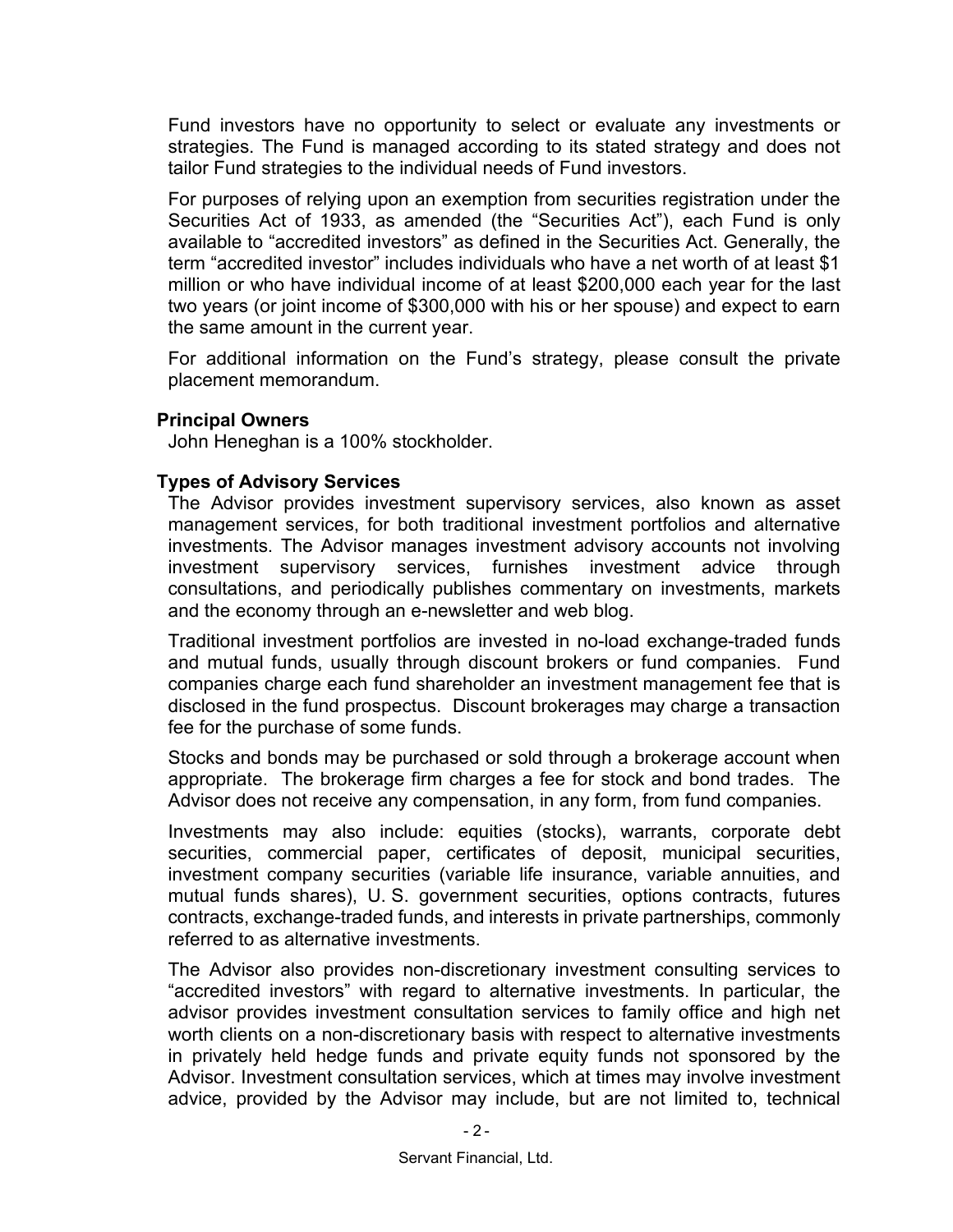accounting, monitoring and performance reporting, investment manager due diligence review and selection, documentation review and analysis, attendance at annual meetings and serving on limited partnership advisory boards. Although the Advisor may recommend investment managers, it does not have the authority to hire or fire investment managers.

Initial public offerings (IPOs) are not available through the Advisor.

On an occasional basis, the Advisor furnishes advice to clients on matters not involving securities, such as financial matters, taxation issues, and related matters.

As of January 1, 2022, the Advisor managed approximately \$120 million in assets for approximately 83 accounts. Approximately \$54 million is managed on a discretionary basis, and \$66 million is managed on a non-discretionary basis.

#### **Tailored Relationships**

The goals and objectives for each client are documented in our client relationship management system. Investment policy statements are created that reflect the stated goals and objectives. Clients may impose restrictions on investing in certain securities or types of securities. For example, clients may wish to incorporate socially responsible investment criteria in the portfolio construction.

Agreements may not be assigned without client consent.

### **Fees and Compensation**

#### **Description**

For traditional investment portfolios, the Advisor bases its fees on a percentage of assets under management. Our services include development and implementation of an investment policy and objectives, monitoring a client's investment results and reporting to the client on a monthly basis. The Advisors compensation is as follows:

| Assets Under Management  | Fee   |
|--------------------------|-------|
| First \$500,000          | 1.00% |
| Next \$500,000           | 0.80% |
| Next \$1,000,000         | 0.60% |
| Greater than \$2,000,000 | 0.50% |

For alternative investment funds, the Advisor receives an annual fee based on a percentage of the client's commitment. In lieu of an annual fee, the Advisor may charge a one-time upfront fee as negotiated with client. Non-discretionary investment consulting services include sourcing, due diligence and continuous monitoring of the investment. The Advisor's compensation is as follows: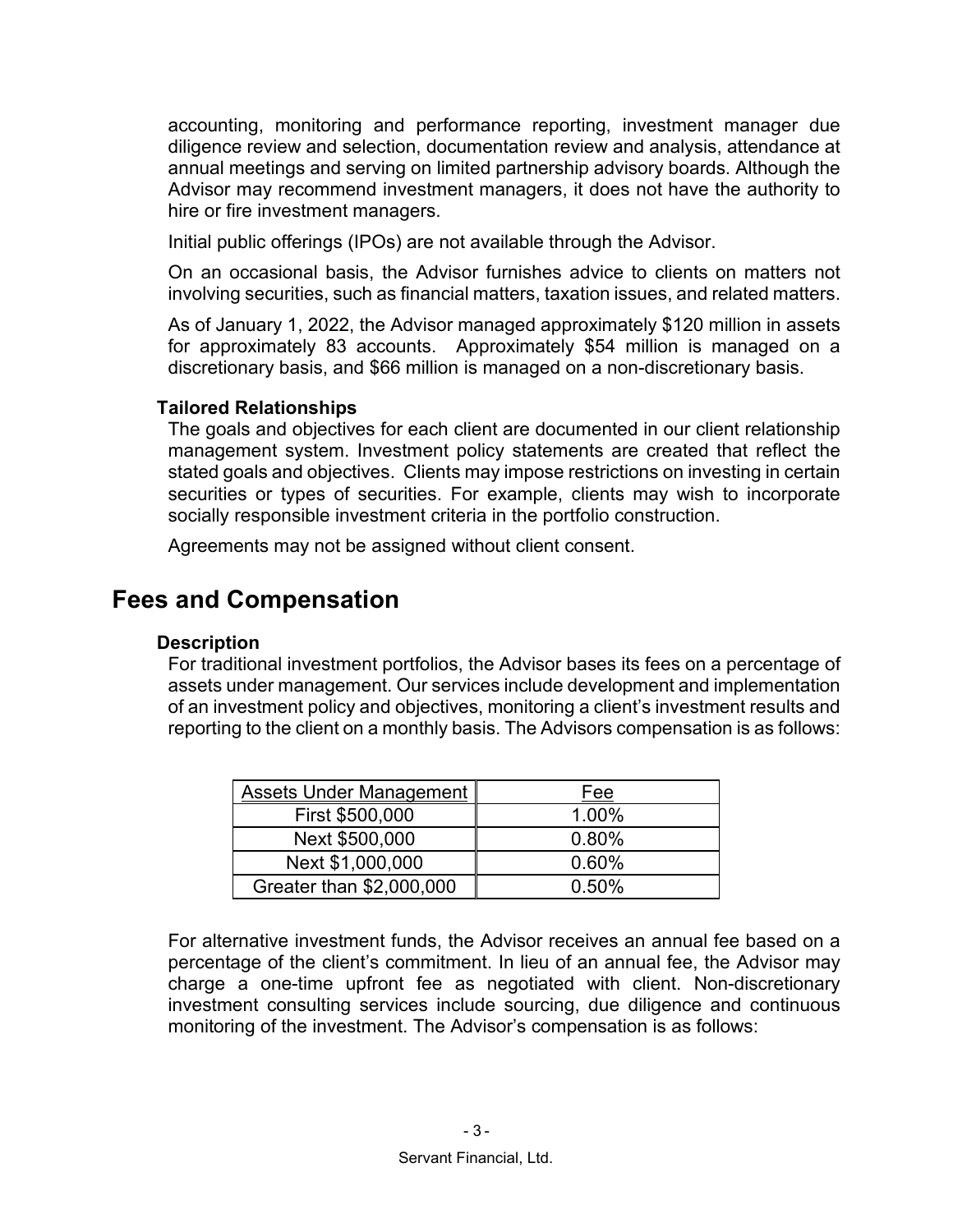| Commitment               | Fee   |
|--------------------------|-------|
| First \$500,000          | 0.75% |
| Next \$500,000           | 0.65% |
| Greater than \$1,000,000 | 0.55% |

Investment advisory services begin with the effective date of the Agreement, which is the date the client signs the Investment Advisory Agreement. For that calendar quarter, fees will be adjusted pro rata based upon the number of calendar days in the calendar quarter that the Agreement was effective. The Advisor reserves the right to adjust the fee schedule for accounts depending on the size and type of account and the services required.

In some cases, negotiation of fees may result in different fees being charged for similar services and may be less than the stated fee schedule.

Clients should be advised that certain strategies used by the Advisor may result in client assets being held in cash and cash equivalents for varying periods of time, which may be substantial particularly under certain market conditions. Assets held in cash and cash equivalents are included in the calculation of the Advisor's fee.

#### Private Fund

For the Fund, the Advisor receives a standard annual fee of 0.50% based on investor's net asset value. In addition, the Advisor receives a performance incentive of 15% of realized investor profits after a preferred yield to investors of 5%. In some cases, negotiation of fees through side letters may result in different fees being charged for similar services to Fund investors.

#### **Fee Billing**

Investment management fees are billed quarterly, in advance, meaning that we bill you before the three-month service period has begun. Fees will generally be deducted directly from the client's brokerage account pursuant to a written agreement.

Clients should be aware of their responsibility to verify the accuracy of the fee calculation submitted to the custodian by the Advisor, as the custodian will not determine whether the fee has been properly calculated.

Management fees for alternative investments are billed directly to clients.

Fund management fees and profits incentives are deducted from investor's capital accounts in accordance with fund agreements by the Fund's professional thirdparty fund administrator.

#### **Other Fees**

Advisory fees charged by the Advisor are separate and distinct from fees and expenses charged by exchange traded funds and mutual funds, which may be recommended to clients. A description of these fees and expenses are available in each fund's prospectus. Investors and potential investors in alternative investment funds should refer to the constituent documents including confidential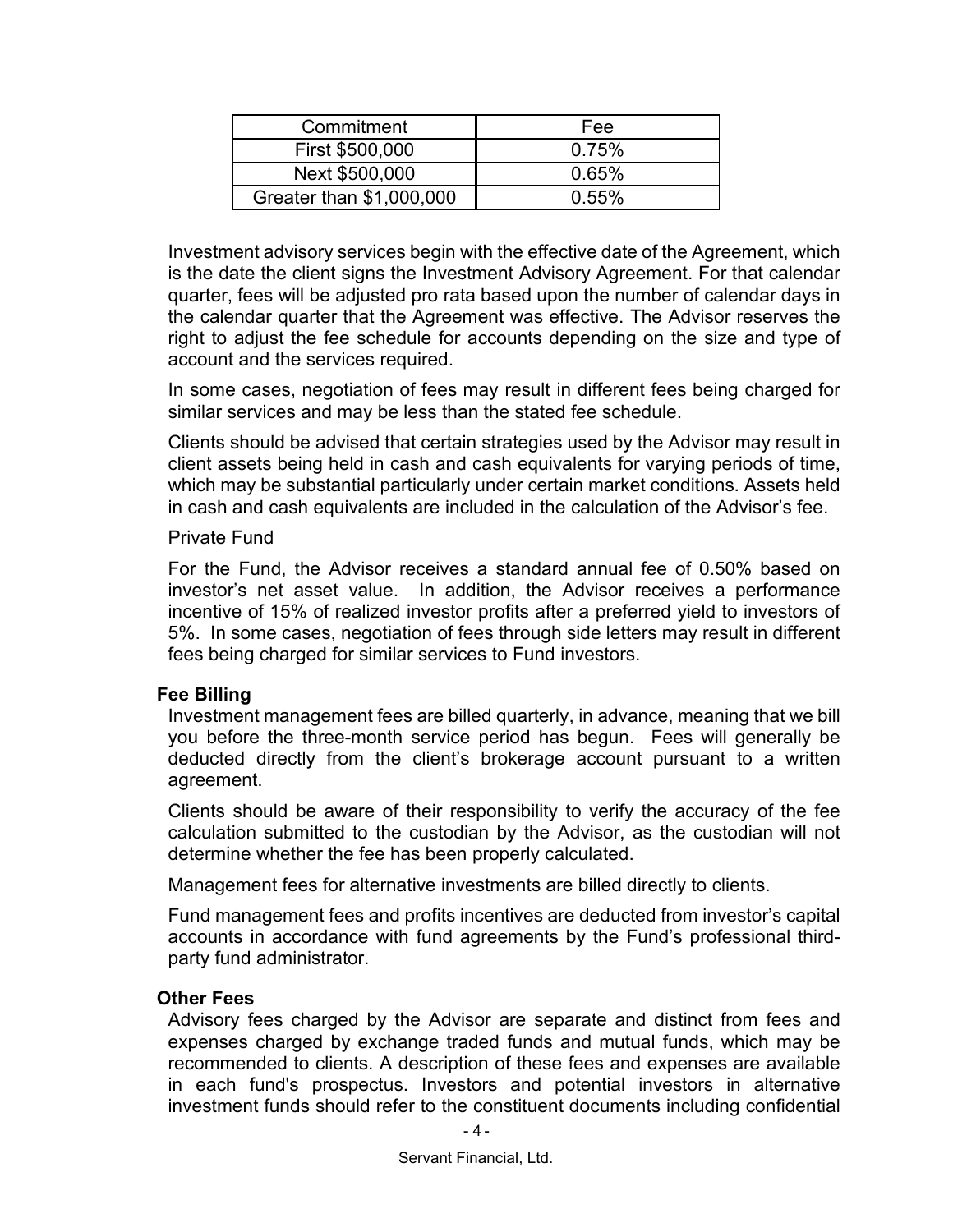offering memorandums, subscription documents, and/or limited partnership agreements, of the fund for complete details regarding the fees and expenses of the fund. Typically, investors in hedge funds and private equity funds pay an annual management fee of 1.5% to 2.0% to the general partner and performancebased allocation, or "carry", of up to 20% of net investment gains.

Additionally, the fees charged by the Advisor are exclusive of all custodial and transaction costs paid to custodians, brokers or any other third parties. Clients should review all fees charged by the Advisor, custodians and brokers and others to fully understand the total amount of fees incurred.

The Advisor, in its sole discretion, may waive its minimum fee and/or charge a lesser investment advisory fee based upon certain criteria (e.g., historical relationship, type of assets, anticipated future earning capacity, anticipated future additional assets, dollar amounts of assets to be managed, related accounts, account composition, negotiations with clients, etc.).

#### Private Fund

The Fund shall pay (or reimburse the Advisor or its affiliates, as applicable) for all fees, costs and expenses incurred in connection with the offering of Fund interests and the organization of the Fund, but not limited to, any related (i) legal, tax professional, and accounting, advisory, consulting, administrative, marketing, office and support staff, and filing fees and expenses, (ii) travel (which may include first-class and/or chartered travel), meeting, business meal and entertainment, communication, duplicating, printing, document production, postage and delivery costs, charges and expenses, (iii) costs of negotiation, production, execution and delivery of definitive agreements, (iv) placement agent fees or commissions or expenses and (iv) other start-up costs and expenses (collectively "Organizational Expenses") up to a maximum of \$500,000. Organizational Expenses in excess of \$500,000 paid or reimbursed by the Fund shall reduce management fees payable to the Advisor.

The Fund shall bear and be charged with all operating costs and expenses incurred for the operations and activities of the Fund and its related entities, including the costs and expenses associated with any investment, the establishment thereof and its operations and activities (including travel, printing, legal, filing and accounting fees and expenses).

#### **Fund Expense Ratios**

Mutual and exchange-traded funds generally charge a management fee for their services as investment managers. The management fee is called an expense ratio. For example, an expense ratio of 0.50 means that the fund company charges 0.5% for their services. These fees are in addition to the fees paid by you to the Advisor.

Performance figures quoted by fund companies in various publications are after their fees have been deducted.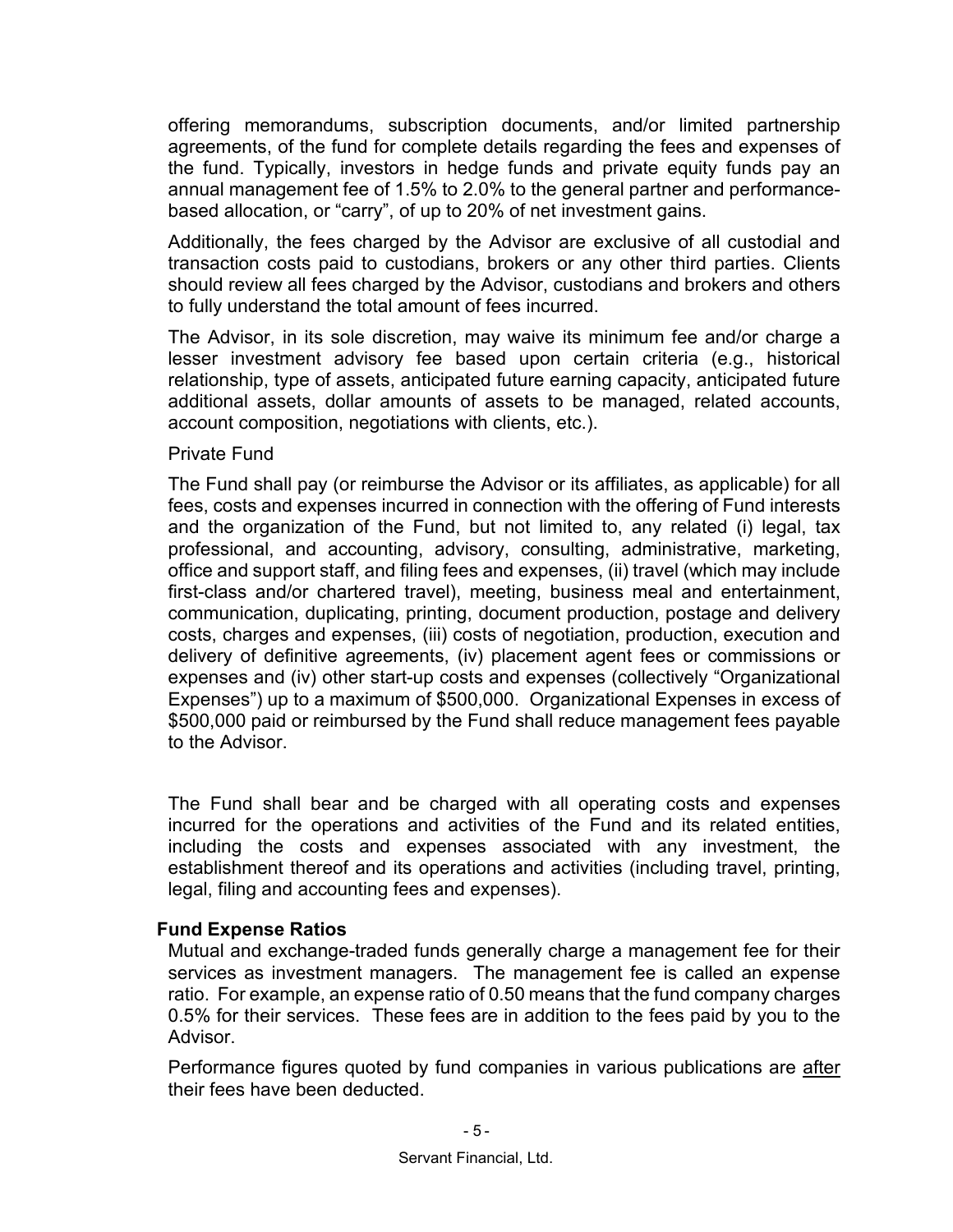#### **Termination of Agreement**

The advisory agreement may be terminated upon 30 days written notice. Upon termination, any unearned fees charged for advisory services will be refunded on a prorated basis. The client is responsible to pay for services rendered until the termination of the agreement. The client can cancel the Agreement without penalty within the first five business days after the signing of the Agreement.

### **Performance-Based Fees**

#### **Sharing of Capital Gains**

Fees are not based on a share of the capital gains or capital appreciation of managed securities, except for certain alternative investment funds.

We may charge performance-based fees to investors on certain alternative investment funds with more active investment strategies. Performance-based compensation may create an incentive for the adviser to recommend an investment that may carry a higher degree of risk to the client.

### **Types of Clients**

#### **Description**

The Advisor generally provides investment advice to individuals, retirement accounts (IRAs), trusts, estates, family offices, pooled investment vehicles, corporations or other institutions, etc.

Client relationships vary in scope and length of service.

#### **Account Minimums**

The minimum account size is \$100,000 of assets under management, which equates to an annual fee of \$1,000.

The Advisor has the discretion to waive the account minimum. Accounts of less than \$100,000 may be set up when the client and the advisor anticipate the client will add additional funds to the accounts bringing the total to \$100,000 within a reasonable time. Other exceptions will apply to employees of the Advisor and their relatives, or relatives of existing clients.

Clients receiving ongoing asset management services may be assessed a \$1,000 minimum annual fee. Clients with assets below the minimum account size may pay a higher percentage rate on their annual fees than the fees paid by clients with greater assets under management.

Generally, an investor in alternative investment funds must invest a minimum of \$100,000. Additionally, each investor must be an "accredited investor", and meet other criteria as specified in the constituent documents of each fund.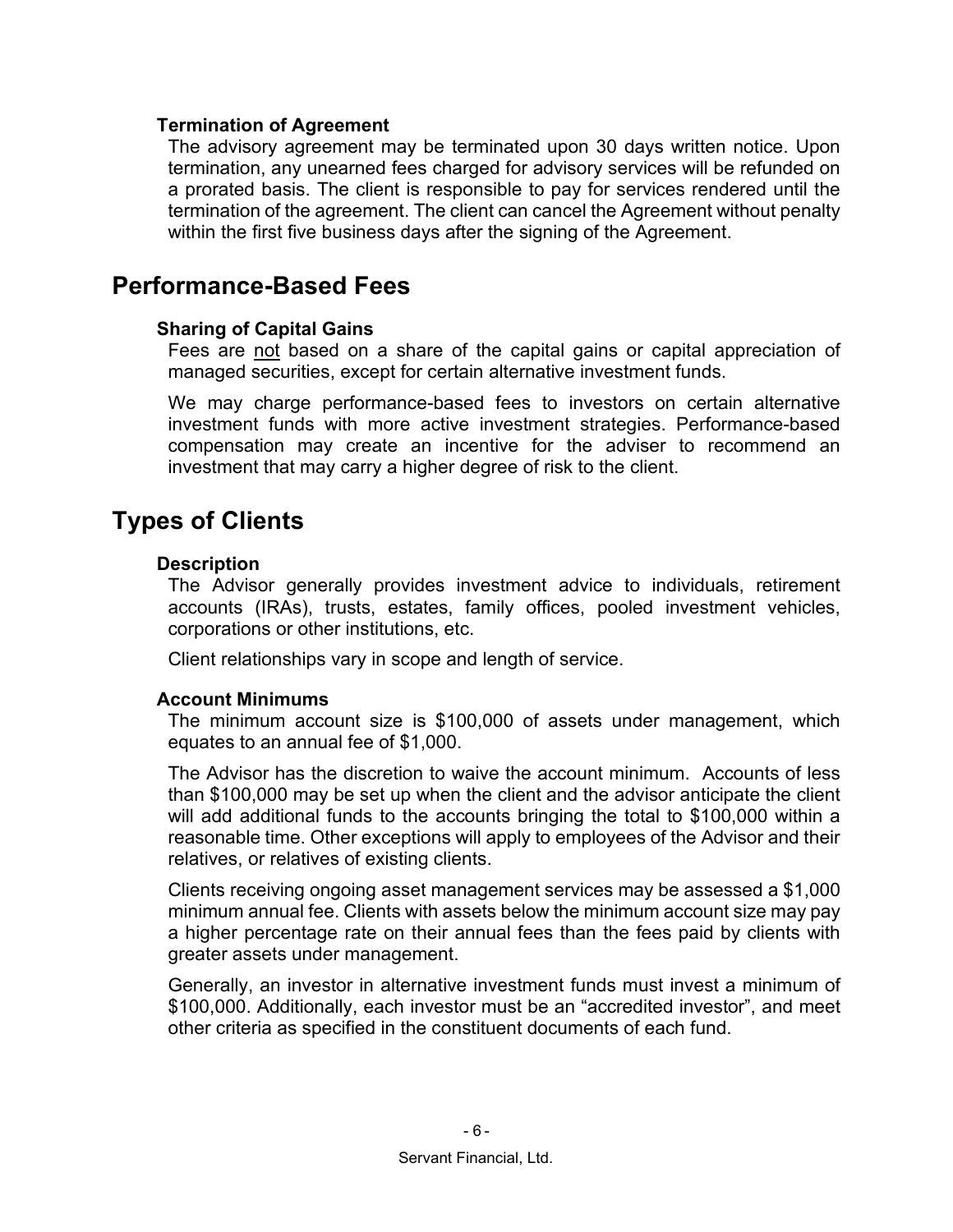### **Methods of Analysis, Investment Strategies and Risk of Loss**

#### **Methods of Analysis**

Security analysis methods may include fundamental analysis, technical analysis, charting, and cyclical analysis.

The main sources of information include economic, fundamental, and technical research prepared by others, financial newspapers, magazines and websites, inspections of corporate activities, corporate rating services, timing and ETF research services, annual reports, prospectuses, filings with the Securities and Exchange Commission, and company press releases.

Other sources of information that the Advisor may use include ETF Research Center, Value Line, Zacks, Reuters, Bloomberg, First Call, and Edgar 10K Wizard. Direct contact with company representatives and company conference calls may also be utilized.

With regard to alternative investment funds and the Fund, the Advisor's oversight of a large alternative investment portfolio to a single-family office client for over a decade provided broad access to alternative investment opportunities and relationships. The Advisor's deep established relationships and depth of experience provides broad access to placement firms, fund management teams, marketing presentations, private offering documents, investment strategies, and emerging business trends and conditions. The Advisor conducted extensive research and analysis of the QOZ provisions and conducted due diligence on numerous QOZ funds, sponsors, and development projects prior to forming Promised Land OZ.

#### **Investment Strategies**

The Advisor's primary investment objective is to preserve your capital and maintain the real value of your assets while growing your initial investment. Accordingly, our investment strategy provides for broad diversification, low transaction costs, low portfolio turnover, and tax efficiency.

This strategy is focused on what matters most: risk management. Achieving longterm, risk-adjusted returns starts with a sound asset allocation policy. Studies indicate that approximately 90 percent of the variability of returns stems from asset allocation. The remaining 10 percent of the variability of returns is from security selection or market timing.

The Advisor's risk-based investment portfolios are managed for broad diversification at both the asset class and security level. A basket approach is used to gain exposure to each of the major asset classes rather than reliance on individual stock selection. Exchange traded funds (ETFs) and related mutual fund products are generally used to fill the asset class baskets because of their broad diversification and efficiency.

Within this overall strategy of broad diversification across each of the major asset classes, tactical adjustments are made as the expected return-to-risk profile of the market changes. Statistical analysis and macro views of the world and markets are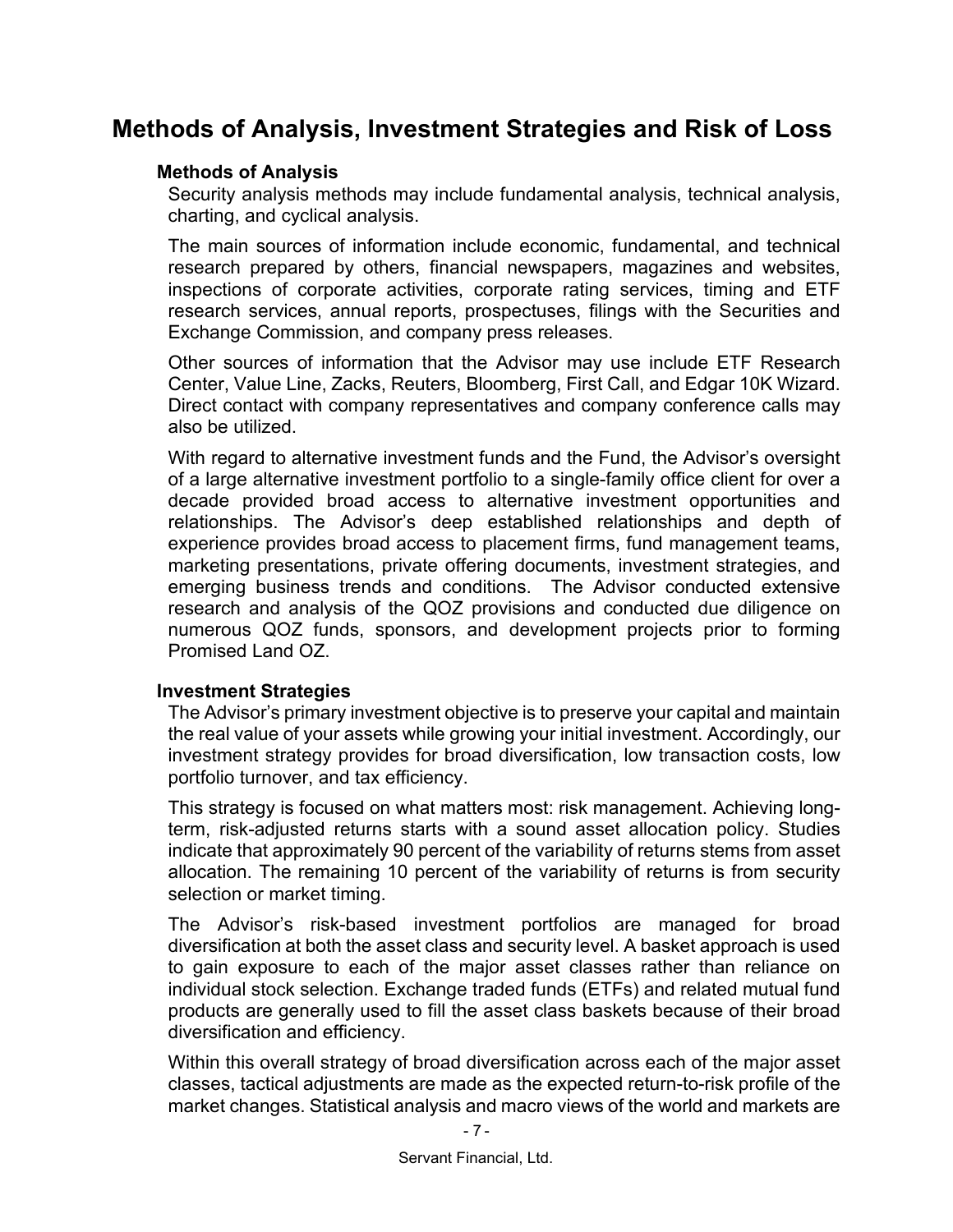employed to assess the relative values among asset classes. Risks may be hedged to dampen overall portfolio volatility and protect capital.

The investment strategy for a specific client is based upon the objectives stated by the client during consultations and execution of the Investment Policy Statement. The client may change these objectives at any time.

Alternative investment funds may provide competitive annual return potential when compared to traditional investments in liquid marketable securities while providing additional portfolio diversification benefits consistent with the client's investment objectives. Specific risks of investing in alternative investment funds are described in detail in each fund's constituent documents. Investors and potential investors should carefully review those constituent documents and the risks identified. Importantly, alternative investments have significantly higher liquidity risk as described below.

#### **Risk of Loss**

All investment programs have certain risks that are borne by the investor. Our investment approach constantly keeps the risk of loss in mind. Investors face the following investment risks:

Interest Rate Risk: Fluctuations in interest rates may cause investment prices to fluctuate. For example, when interest rates rise, yields on existing bonds become less attractive, causing their market values to decline.

Market Risk: The price of a security, bond, or mutual fund may drop in reaction to tangible and intangible events and conditions. This type of risk is caused by external factors independent of a security's particular underlying circumstances. For example, political, economic and social conditions may trigger market events.

Inflation Risk: When any type of inflation is present, a dollar today will not buy as much as a dollar next year, because purchasing power is eroding at the rate of inflation.

Currency Risk: Overseas investments are subject to fluctuations in the value of the dollar against the currency of the investment's originating country. This is also referred to as exchange rate risk.

Reinvestment Risk: This is the risk that future proceeds from investments may have to be reinvested at a potentially lower rate of return (i.e., interest rate). This primarily relates to fixed income securities.

Business Risk: These risks are associated with a particular industry or a particular company within an industry. For example, oil-drilling companies depend on finding oil and then refining it, a lengthy process, before they can generate a profit. They carry a higher risk of profitability than an electric company, which generates its income from a steady stream of customers who buy electricity no matter what the economic environment is like.

Liquidity Risk: Liquidity is the ability to readily convert an investment into cash. Generally, assets are more liquid if many traders are interested in a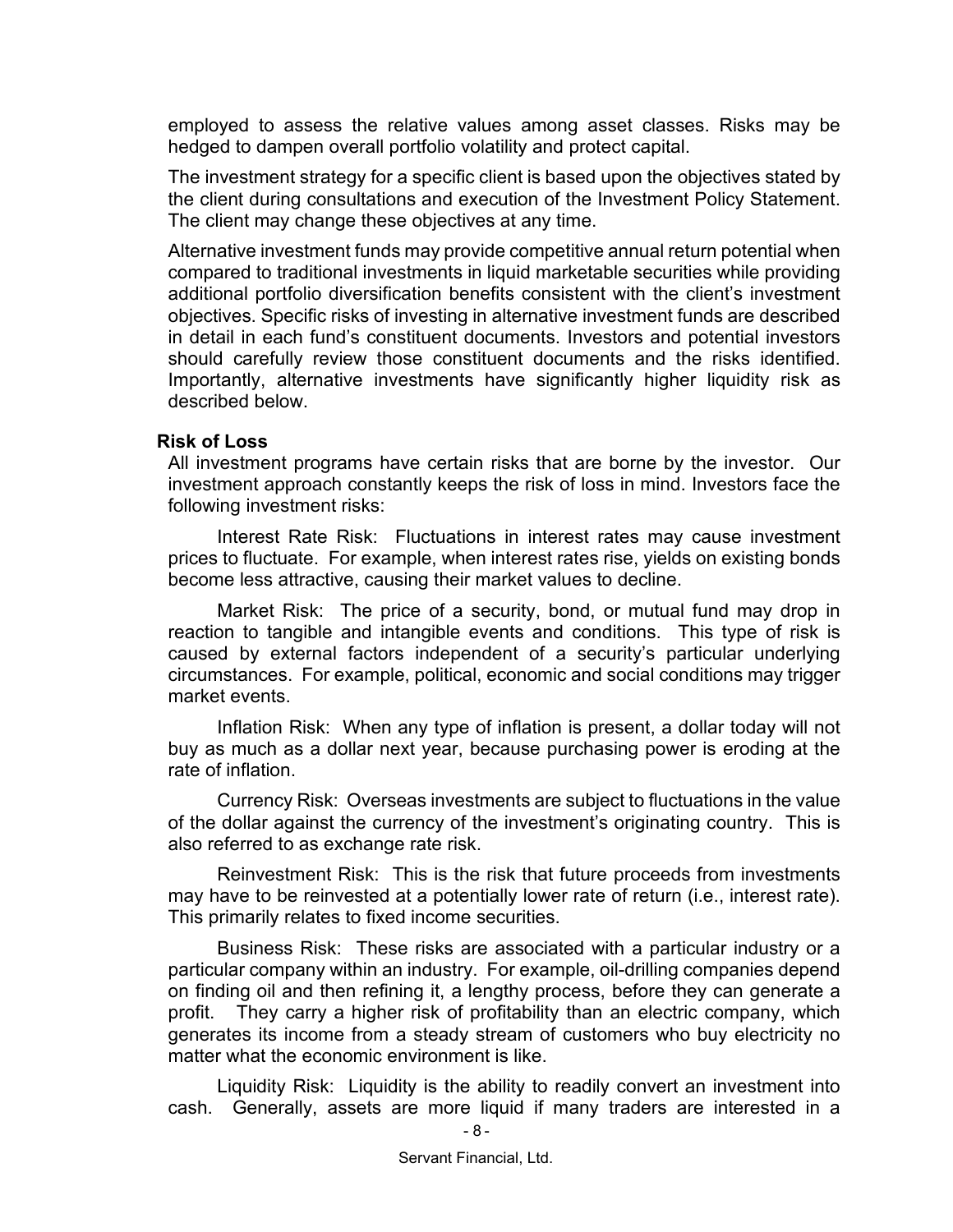standardized product. For example, Treasury Bills are highly liquid, while real estate properties and alternative investment funds are not.

Financial Risk: Excessive borrowing to finance a business' operations increases the risk of failure, because the company must meet the terms of its obligations in good times and bad. During periods of financial stress, the inability to meet loan obligations may result in bankruptcy and/or a declining debt and equity securities' market value.

### **Disciplinary Information**

#### **Legal and Disciplinary**

The Advisor and its employees have not been involved in legal or disciplinary events related to past or present investment clients.

### **Other Financial Industry Activities and Affiliations**

#### **Financial Industry Activities**

The Advisor is not registered as a securities broker-dealer, or a futures commission merchant, commodity pool operator or commodity trading advisor.

#### **Affiliations**

The Advisor does not have arrangements that are material to its advisory clients with a related person who is a broker-dealer, investment company, other investment advisor, financial planning firm, commodity pool operator, commodity trading adviser or futures commission merchant, banking or thrift institution, accounting firm, law firm, insurance company or agency, pension consultant, real estate broker or dealer, or an entity that creates or packages limited partnerships.

### **Code of Ethics, Participation or Interest in Client Transactions and Personal Trading**

#### **Code of Ethics**

The employees of the Advisor have committed to a Code of Ethics. The firm will provide a copy of the Code of Ethics to any client or prospective client upon request by contacting us by telephone at 630-264-0127 or by email at john@servantfinancial.com.

#### **Participation or Interest in Client Transactions**

The Advisor and its employees may buy and sell the same securities that may be recommended to clients. If the possibility of a conflict of interest occurs, the client's interest will prevail. It is the policy of the Advisor that priority will always be given to the client's orders over the orders of an employee of the Adviser.

In order to substantially mitigate the risk of potential conflicts of interest all employees are encouraged to maintain investment accounts managed by the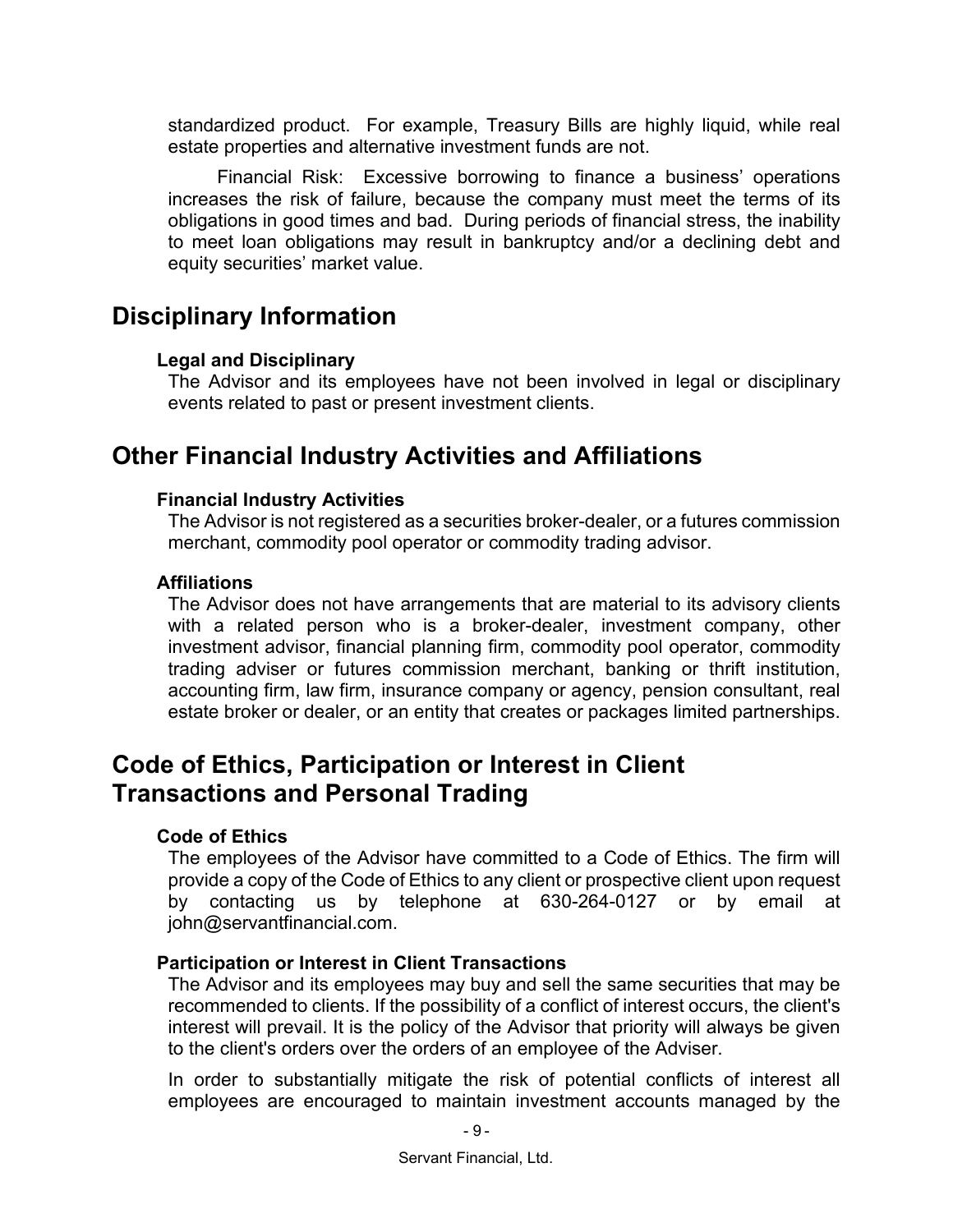Advisor in the same manner as other clients with similar investment objectives. By so doing, employee funds will generally be invested side-by-side with other client accounts in registered exchange-traded funds and mutual funds.

The Advisor has established the following restrictions in order to ensure its fiduciary responsibilities:

1) A director, officer or employee of the Advisor shall not buy or sell securities for their personal portfolio(s) where their decision is substantially derived, in whole or in part, by reason of his or her employment unless the information is also available to the investing public on reasonable inquiry. No person or the Company shall prefer his or her own interest to that of the advisory client.

2) The Advisor maintains a list of all securities holdings for itself, and all employees of this advisory practice.

#### **Personal Trading**

The Chief Compliance Officer of the Advisor is John Heneghan. He reviews all employee trades each quarter. The personal trading reviews ensure trades have been conducted in accordance with the Code of Ethics and that clients of the firm receive preferential treatment.

### **Brokerage Practices**

#### **Selecting Brokerage Firms**

In the course of providing our services, we will execute trades for our clients through broker/dealers. When a client has given us broker discretion, there is no restriction on the brokers we may select to execute client transactions. However, we will only execute client transactions through broker/dealers that are properly registered or exempt from registration in the jurisdiction in which the client resides. Our general guiding principle is to trade through broker/deals who offer the best overall execution under the particular circumstances. With respect to execution, we consider a number of factors, including if the broker has custody of client assets, the actual handling of the order, the ability of the broker/dealer to settle the trade promptly and accurately, the financial standing of the broker/dealer, the ability of the broker/dealer to position stock to facilitate execution, our past experience with similar trades, and other factors which may be unique to a particular order. Based on these judgmental factors, we may trade through broker/dealers that charge fees that are higher than the lowest available fees.

In addition, the broker/dealer fees may vary and be greater than those typical for similar investments if we determine that the research, execution and other services rendered by a particular broker merit greater than typical fees. Also, in certain instances we may execute over the counter securities transactions on an agency basis, which may result in advisory clients incurring two transaction costs for a single trade: a commission paid to the existing broker/dealer plus the market makers mark-up or mark-down.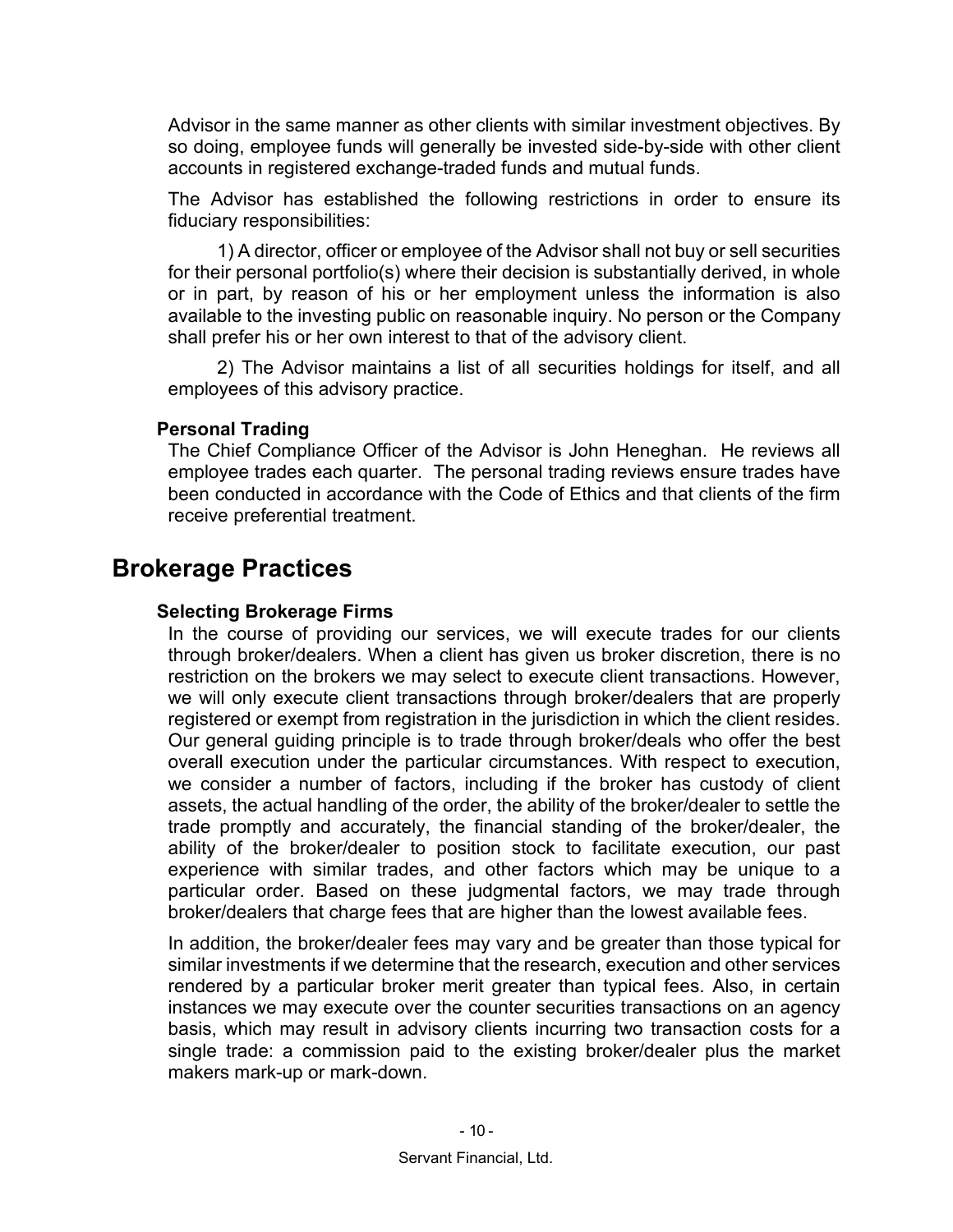Orders for the same security entered on behalf of more than one client will generally be aggregated (batched) subject to the aggregation being in the best interests of all participating clients. Subsequent orders for the same security entered during the same trading day may be aggregated with any previously unfilled orders; filled orders shall be allocated separately from subsequent orders. All clients participating in each aggregated order shall receive the average price and if applicable, a pro-rata portion of commissions. Accounts in which at least 50% of the assets are beneficially owned by the Advisor or its employee or access person may participate in aggregated orders under the same conditions as set forth above. Transactions are usually aggregated to seek lower commission, lower costs, or a more advantageous net price.

A client may direct the Advisor in writing to use a particular broker/dealer to execute all transactions for client's account. When a client selects the broker to be used for his account, the commission rates are decided upon between the client and his broker. In addition, the Advisor does not have any responsibility for obtaining for the client from any such broker the best prices or particular commission rates, and the client may not obtain rates as low as it might otherwise obtain if the Advisor had discretion to select broker/dealers other than those chosen by the client.

The Advisor is not obligated to acquire for any account any security that we or our officers, partners, members or employees may acquire for their own accounts or for the account of any other client, if in the Advisor's absolute discretion, it is not practical or desirable to acquire a position in such security.

Clients that restrict the Advisor to using a particular broker/dealer (or direct us to use a particular broker/dealer) for executing their transactions generally will be unable to participate in aggregated orders and will be precluded from receiving the benefits, if any, of an aggregation which other clients may receive. The advisor will generally execute aggregated orders for non-directed clients before executing orders for clients that direct brokerage.

Absent an existing brokerage relationship, the Advisor will assist the client with developing a relationship with brokers that the Advisor has a relationship with which presently includes Fidelity.

The Advisor will make recommendations based on the needs of the client and the services provided by the broker/custodian such as ability to execute trades, margin rates, on-line access to accounts, transaction charges, consolidated reporting, duplicate monthly statements, access to mutual funds, including lower sales charges than for direct purchases and lower minimum purchase amounts.

As part of the program offered by Fidelity, the Advisor receives benefits that it would not receive if it did not provide investment advice to clients. While there is no direct affiliation or fee sharing arrangement between Fidelity and the Advisor, economic benefits are received by the Advisor which would not be received if the Advisor did not have an established relationship with Fidelity. These benefits do not depend on the amount of transactions directed by the Advisor to Fidelity. These benefits may include: a dedicated trading desk that services the Advisor's clients, a dedicated service group and an account services manager dedicated to the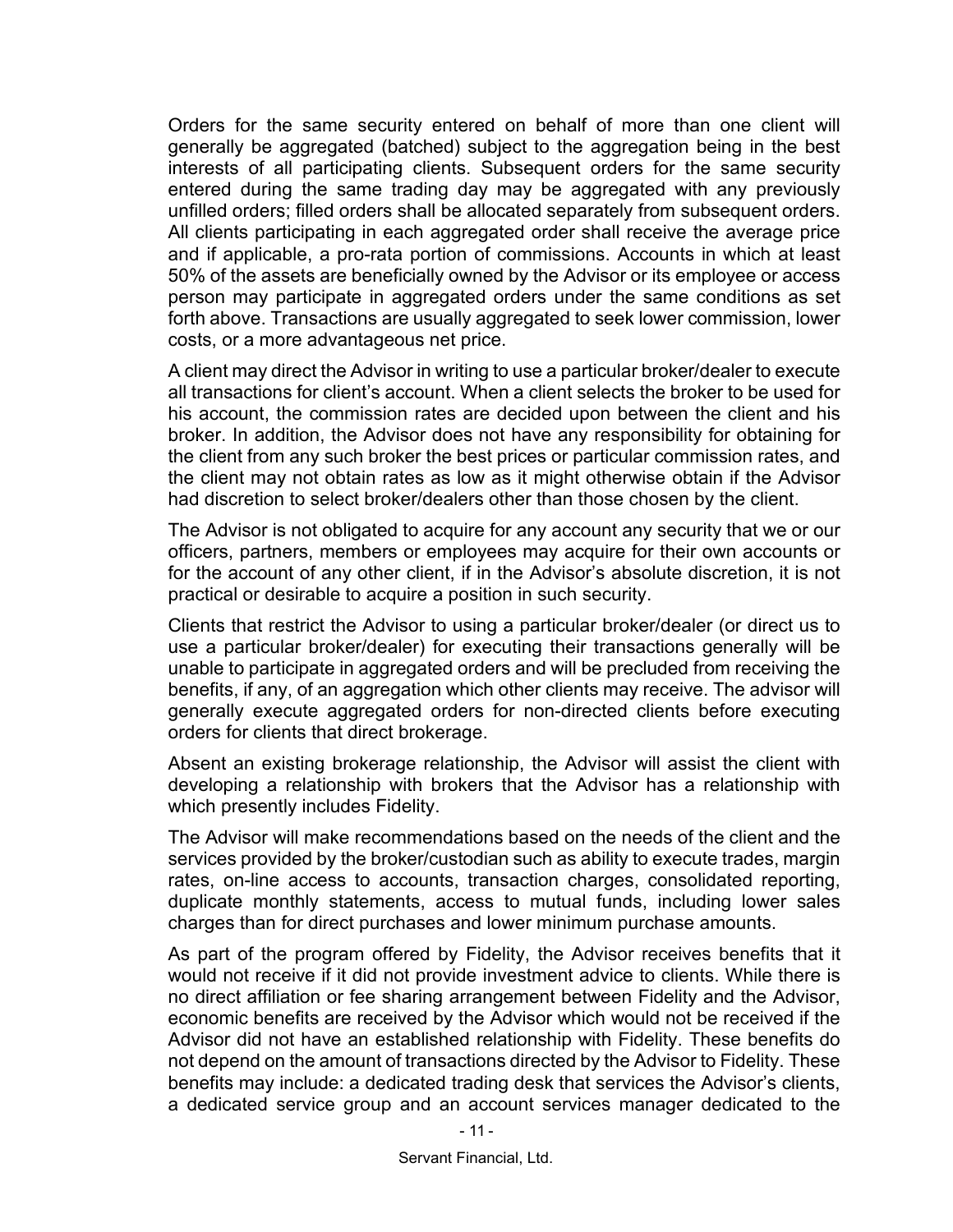Advisor's accounts, access to a real time order matching system, ability to block client trades, electronic download of trades, portfolio management software, access to an electronic interface, duplicate and batched client statements, confirmations and year-end summaries, the ability to have advisory fees directly debited from client accounts (in accordance with federal and state requirements), a quarterly newsletter, access to mutual funds, ability to have loads waived for the Advisor's clients who invest in certain loaded funds when certain conditions are met and maintained, and the ability to have custody fees waived.

### **Review of Accounts**

#### **Periodic Reviews**

Client's accounts are reviewed on a quarterly bases and any factors that may trigger a change in a client's risk profile, asset allocation, or circumstances are reviewed with the client. Non-discretionary recommendations to consider alternate investment opportunities are made only to "accredited investors as we deem appropriate. Client accounts are reviewed by John Heneghan, President.

#### **Review Triggers**

Conditions that may trigger a review are changes in the tax laws, new investment information, client's financial circumstances, securities holdings, or general changes in market conditions.

#### **Regular Reports**

Clients receive a monthly e-zine which includes market commentary, model portfolio performance and a hyperlink to on-line access to monthly performance, appraisal, fee and other reports. John Heneghan, President, will also meet with clients periodically to review asset allocation, performance, account values and reassess risk tolerance. Clients are also kept fully informed about their portfolio activity by receiving copies of monthly or quarterly statements from brokerage firms and/or custodians and general partners of alternative investment funds.

#### Private Fund

The Fund has engaged an Administrator to provide secure web portal reporting services:

• distribute investor capital statements, unaudited quarterly and annual audited financial statements, and other fund related documentation to investors and other authorized third parties,

• Provide direct access to the portal for the Advisor to manage and track the lifecycle of the investment process, including cash management functionality, accounting trial balance reconciliations and reviews, marketing, due diligence, subscription/redemption, and investor servicing, and

• customize the web portal reporting system and link it to the Advisor's website for access by investors.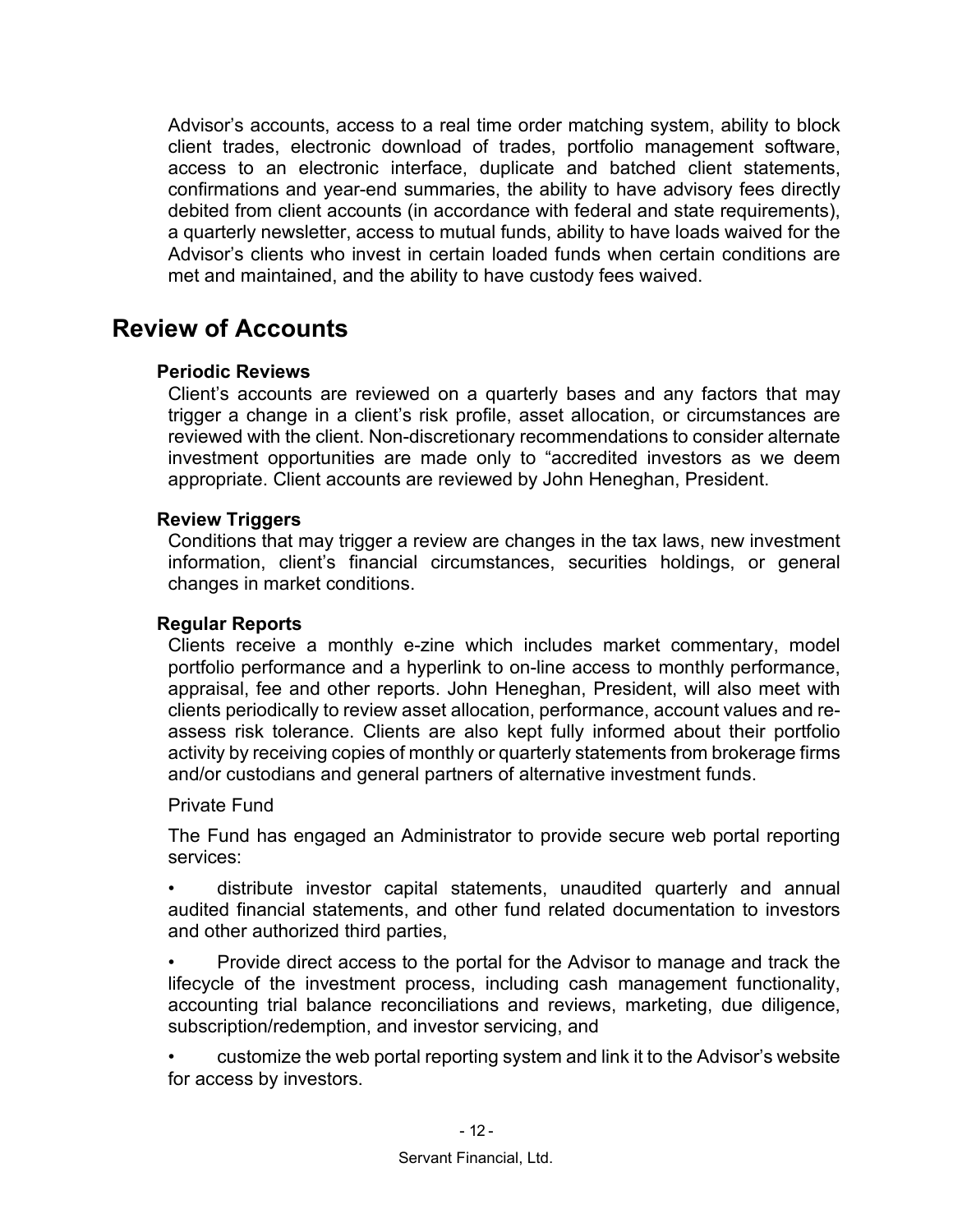### **Client Referrals and Other Compensation**

#### **Incoming Referrals**

The Advisor has been fortunate to receive many client referrals over the years. The referrals came from current clients, personal friends of employees, and other similar sources. The firm does not compensate referring parties for these referrals.

#### **Referrals Out**

The Advisor does not accept referral fees or any form of remuneration from other professionals when a prospect or client is referred to them.

### **Custody**

#### **Account Statements**

All assets, except alternative investment funds, are held at qualified custodians, primarily Fidelity, which means the custodians provide account statements directly to clients at their address of record monthly. Certain alternative investment funds can be custodied at Fidelity provided the fund has been approved by Fidelity.

#### **Performance Reports**

Clients are urged to compare the account statements received directly from their custodians to the performance report statements provided by the Advisor.

#### **Private Fund**

The Adviser is deemed to have custody of the Funds' assets under Rule 206(4)-2 of the Advisers Act by virtue of its relationship with such Fund's General Partner and its ability to access such Fund's assets. Each limited partner of the Fund receives audited financial statements, prepared in accordance with U.S. GAAP, within 120 days of the end of each fiscal year. The Fund's Administrator is responsible for distributing these statements to the limited partners on behalf of the applicable General Partner and Adviser.

### **Investment Discretion**

#### **Discretionary Authority for Trading**

When a client agrees to discretionary management, the Advisor will be responsible for selecting the dollar amount and type of securities to be bought and sold. The only limitations on the investment authority will be those limitations imposed in writing by the client.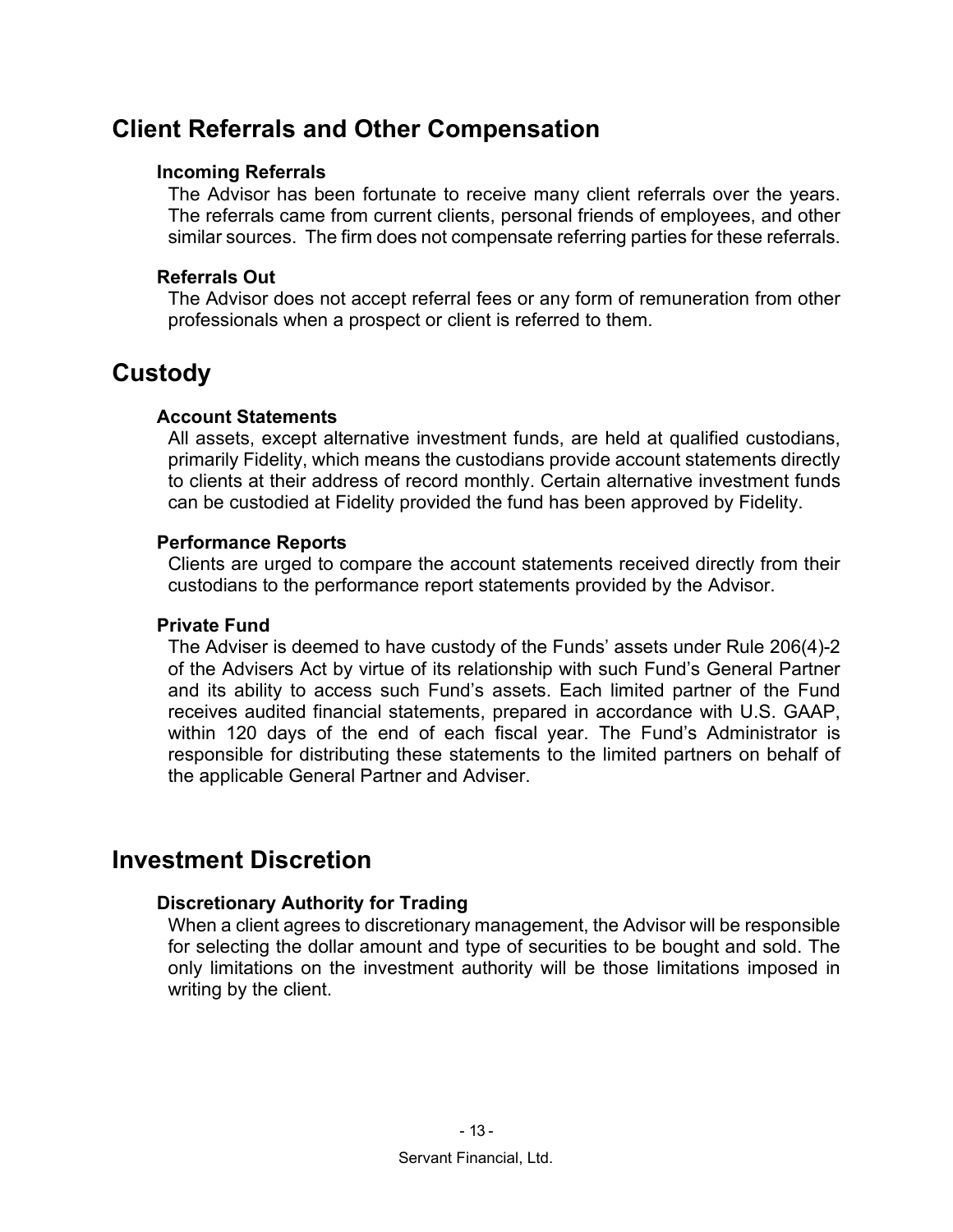### **Voting Client Securities**

#### **Proxy Votes**

The Advisor does not vote proxies on securities. Clients are expected to vote their own proxies.

When assistance on voting proxies is requested, the Advisor will provide recommendations to the Client. If a conflict of interest exists, it will be disclosed to the Client.

### **Financial Information**

#### **Financial Condition**

The Advisor does not have any financial impairment that will preclude the firm from meeting contractual commitments to its clients.

A balance sheet is not required to be provided because the Advisor does not serve as a custodian for client funds or securities and does not require prepayment of fees of more than \$500 per client, and six months or more in advance.

### **Business Continuity Plan**

#### **General**

The Advisor has a Business Continuity Plan in place that provides steps to mitigate and recover from the loss of office space, communications, services or key people. Substantially all of the Advisor's business activities can be conducted remotely with a computer, internet access, and a cell phone or landline.

#### **Disasters**

The Business Continuity Plan covers natural disasters such as snowstorms, tornados, and flooding. The Plan covers man-made disasters such as loss of electrical power, fire, and Internet outage. Electronic files are backed up. Important client paper files are stored in a fire-proof cabinet.

#### **Alternate Offices**

Alternate offices are identified to support ongoing operations in the event the main office is unavailable. It is our intention to contact all clients within five days of a disaster that dictates moving our office to an alternate location.

#### **Loss of Key Personnel**

The Advisor has an independent consulting agreement with a financial professional to provide business continuation services to support the Advisor in the event of John Heneghan's serious disability or death.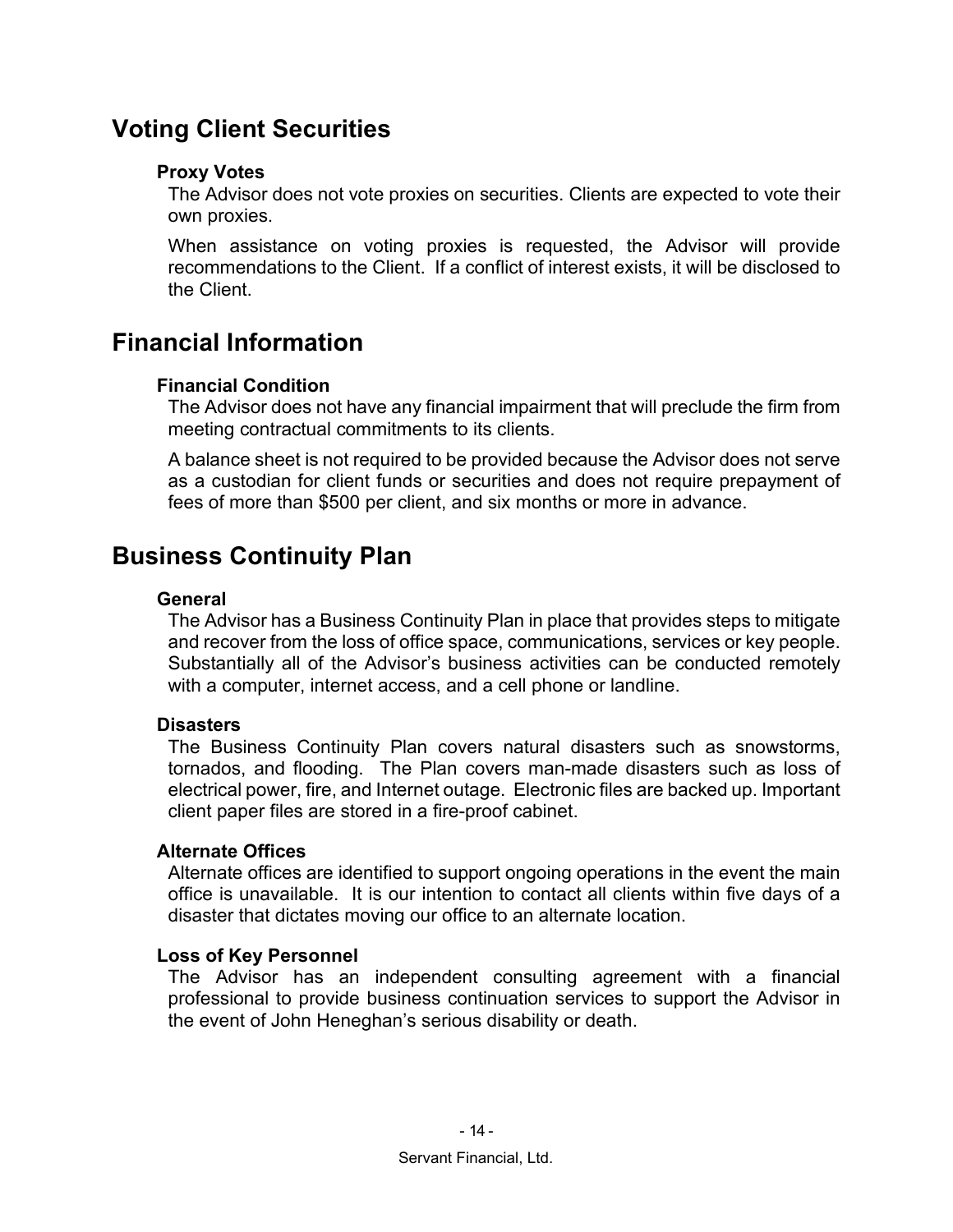## **Information Security Program**

#### **Information Security**

The Advisor maintains an information security program to reduce the risk that your personal and confidential information may be breached.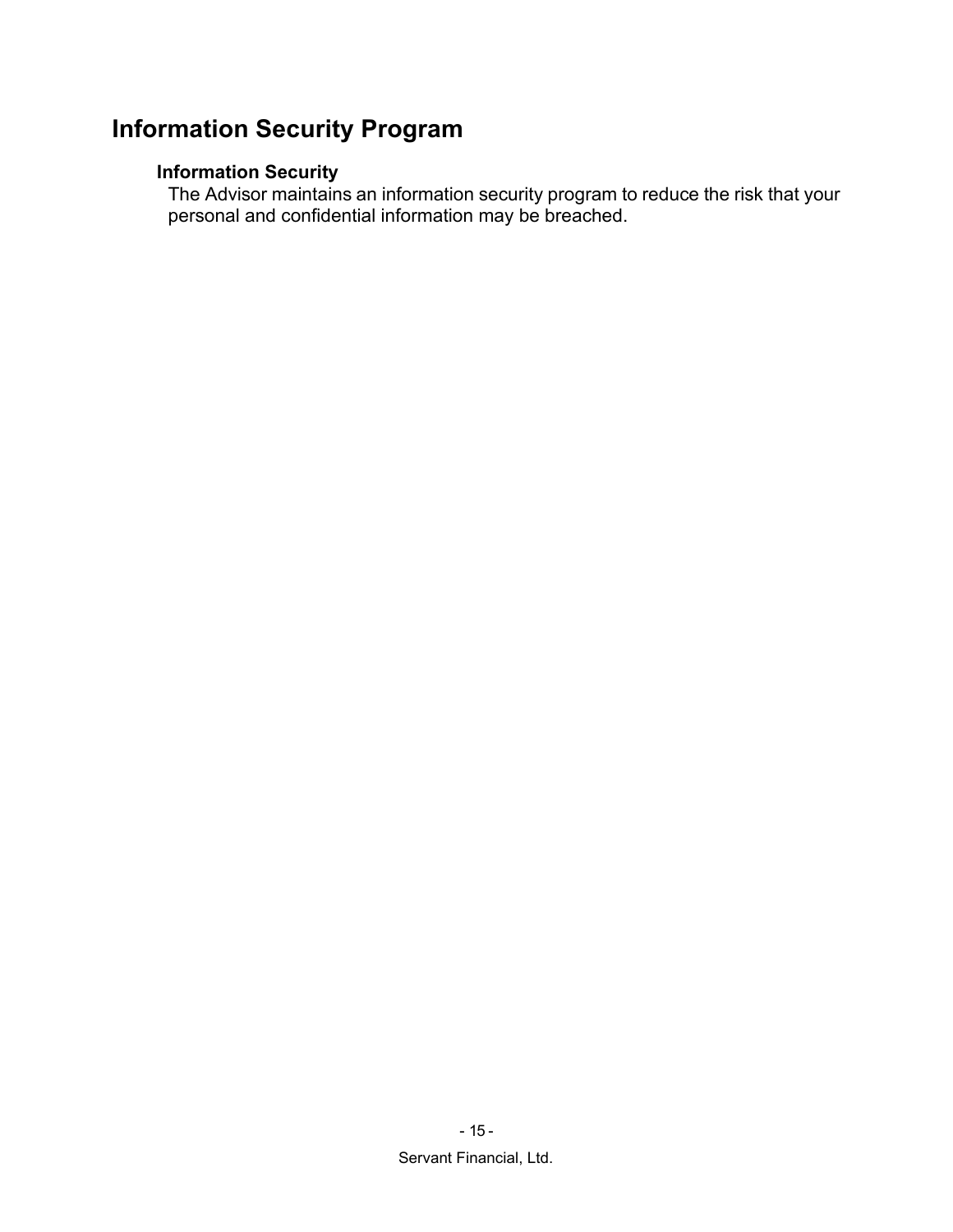# *Privacy Notice*

| Fact?                                                                                                                                                           | WHAT DOES Servant Financial, Ltd. ("Servant") DO WITH YOUR<br>PERSONAL INFORMATION?                                                                                                                                                                                                                                          |                               |                                |
|-----------------------------------------------------------------------------------------------------------------------------------------------------------------|------------------------------------------------------------------------------------------------------------------------------------------------------------------------------------------------------------------------------------------------------------------------------------------------------------------------------|-------------------------------|--------------------------------|
| Why?                                                                                                                                                            | Financial companies choose how they share your personal information.<br>Federal law gives consumers the right to limit some but not all sharing.<br>Federal law also requires us to tell you how we collect, share, and protect<br>your personal information. Please read this notice carefully to understand<br>what we do. |                               |                                |
| What?                                                                                                                                                           | The types of personal information we collect and share depend on the<br>product or service you have with us. This information can include:<br>Social security number and employment information<br>Assets and income<br>Account balances and transaction history<br>Investment objectives and risk tolerance                 |                               |                                |
| How?                                                                                                                                                            | All financial companies need to share customers' personal information to<br>run their everyday business. In the section below, we list the reasons<br>financial companies can share their customers' personal information; the<br>reasons Servant chooses to share; and whether you can limit this sharing.                  |                               |                                |
| Reasons we can share your personal information                                                                                                                  |                                                                                                                                                                                                                                                                                                                              | <b>Does Servant</b><br>Share? | Can you limit<br>this sharing? |
| For our everyday business purposes - such as to process your<br>transactions, maintain your accounts(s) or respond to court<br>orders and legal investigations. |                                                                                                                                                                                                                                                                                                                              | Yes                           | No                             |
| For our marketing purposes - to offer our products and services<br>to you                                                                                       |                                                                                                                                                                                                                                                                                                                              | Yes                           | No                             |
| For joint marketing with other financial companies                                                                                                              |                                                                                                                                                                                                                                                                                                                              | No                            | We don't share                 |
| For our affiliates' everyday business purposes - information<br>about your transactions and experiences                                                         |                                                                                                                                                                                                                                                                                                                              | No                            | We don't share                 |
| For our affiliates' everyday business purposes -                                                                                                                |                                                                                                                                                                                                                                                                                                                              | No                            | We don't share                 |